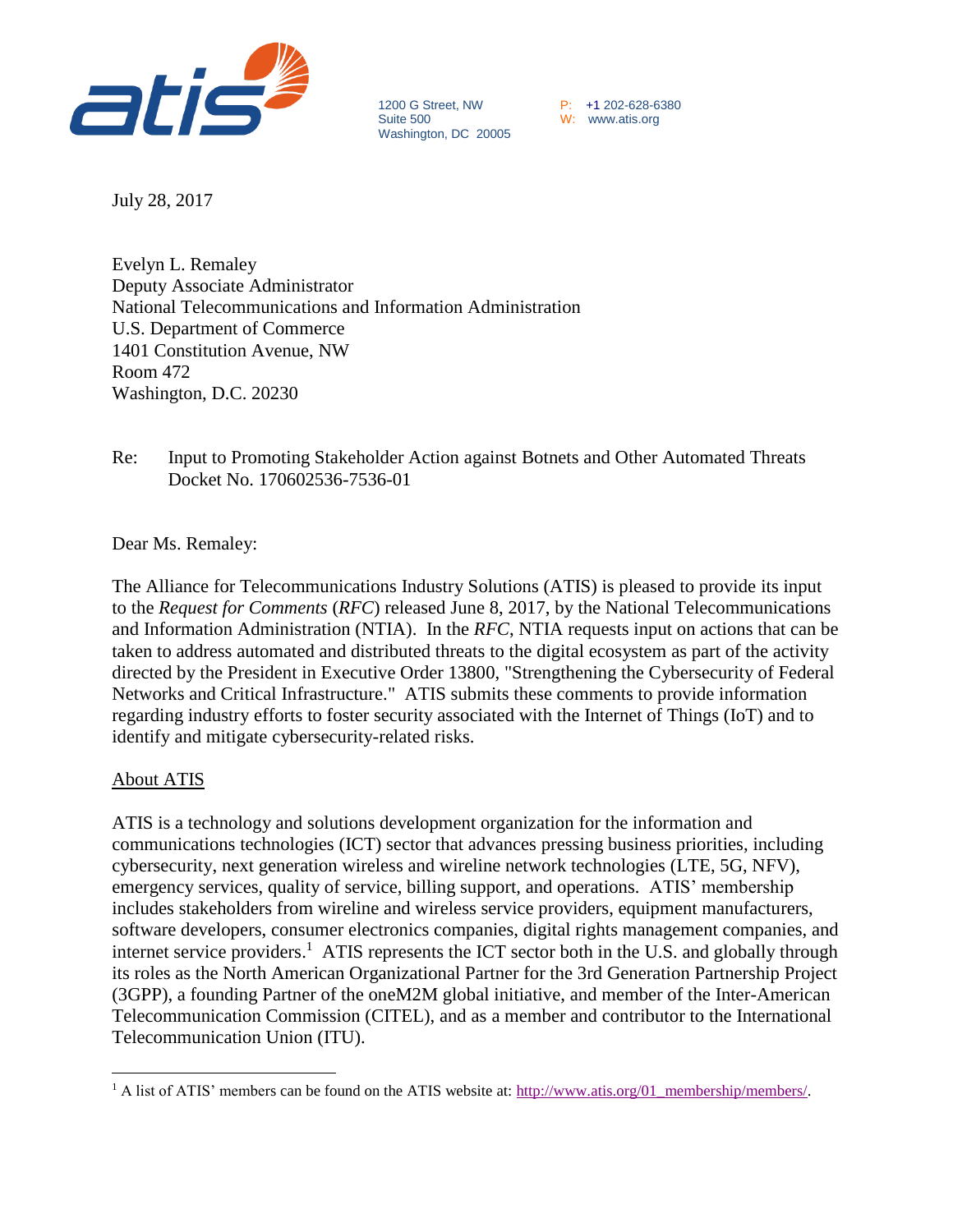Letter to E. Remaley July 28, 2017 Page 2

ATIS works to foster network security and reliability, and several ATIS forums are tasked with addressing cybersecurity issues, including ATIS' Cybersecurity Ad Hoc. This ad hoc was launched in July 2015 to undertake a multi-step analysis of cybersecurity issues. The group is developing an overall industry cybersecurity framework focused on the needs of the ICT industry, as well as developing practices in relation to the transition towards NFV/Cloud based infrastructure and the protection of security in the context of complex supply chains.

## **Endpoint Prevention -- IoT Security**

In the *RFC*, NTIA note the importance of securing endpoints, particularly IoT devices.<sup>2</sup> ATIS notes that there are significant efforts underway within the industry to examine on IoT security, including work recently completed by ATIS' Cybersecurity Ad Hoc.

In May 2017, the ATIS Cybersecurity Ad Hoc has published its Securing Internet of Things (IoT) Services Involving Network Operators (ATIS-I-0000056). 3 This report examines several different scenarios that characterize different relationships and levels of partnering that may exist between a network operator and an IoT service provider, noting that shared responsibility for securing the service may exist. The report also recommends practices that may improve the security of IoT systems. For example, the report recommends that IoT services using a standard IoT platform should still be subject to a comprehensive security threat analysis leading to a secure solution design and secure operating procedures. Moreover, the report recommends that service designers should understand and use the security features provided by the IoT platform, while also providing layered security using multiple approaches.

| <b>Working Group</b>               | <b>Charter</b>                                                                                                                                                                                                |
|------------------------------------|---------------------------------------------------------------------------------------------------------------------------------------------------------------------------------------------------------------|
| <b>IPSO Alliance</b> (Sep<br>2008) | Establish <i>Internet Protocol</i> ( <i>IP</i> ) as the network to interconnect smart<br>objects and allow existing infrastructure to be readily used without<br>translation gateways or proxies.             |
| IoT-A $(2010-2013)$                | Developed an architectural <i>reference model</i> to allow seamless<br>integration of heterogeneous IoT technologies into a coherent<br>architecture to realize 'Internet of Things' rather than 'Intranet of |

The report also includes a description of other industry activities relevant to IoT security, which are listed on the table below. 4

 $\overline{a}$ 

Things'.

<sup>2</sup> 82 *Federal Register 27042, 27043.*

<sup>&</sup>lt;sup>3</sup> This document is available at no charge from the ATIS White Paper repository at

http://www.atis.org/01\_resources/whitepapers.asp.

<sup>4</sup> Securing Internet of Things (IoT) Services Involving Network Operators (ATIS-I-0000056), Table 4.1.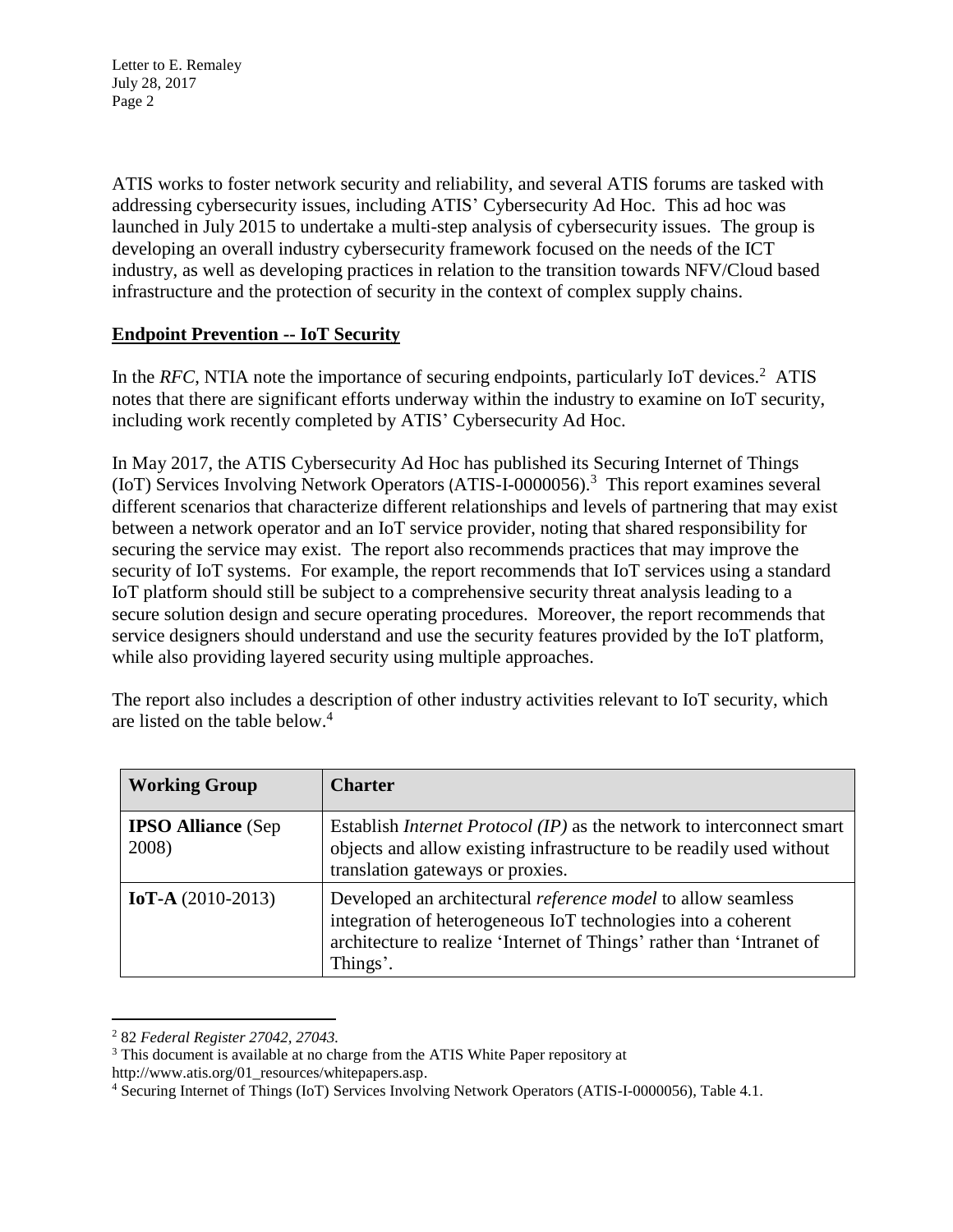| <b>Working Group</b>                                                                                                       | <b>Charter</b>                                                                                                                                                                                                                |
|----------------------------------------------------------------------------------------------------------------------------|-------------------------------------------------------------------------------------------------------------------------------------------------------------------------------------------------------------------------------|
| <b>AllSeen Alliance</b> (2013)                                                                                             | Collaborate for an open, universal IoT software framework across<br>devices and industry applications, based on AllJoyn open source<br>project, originally developed by Qualcomm but now released to<br>community developers. |
| <b>Industrial Internet</b><br><b>Consortium</b> (Mar 2014)                                                                 | Accelerate development and adoption of <i>intelligent industrial</i><br><i>automation</i> for public use cases.                                                                                                               |
| <b>HyperCat</b> (May 2014)                                                                                                 | Develop an open specification for IoT that will make data available<br>in a way that others could make use of it, through a thin<br>interoperability layer.                                                                   |
| <b>Open Interconnect</b><br><b>Consortium</b> (Jul 2014)                                                                   | Define interoperable <i>device communication standards</i> (for peer-to-<br>peer, mesh & bridging, reporting & control etc.) across verticals,<br>and provide an <i>open source</i> implementation                            |
| <b>IEEE P2413</b> (Jul 2014)                                                                                               | Create a standard interoperability architecture and define<br>commonly understood data objects, for information sharing across<br>IoT systems.                                                                                |
| <b>OMA LWM2M (2014)</b>                                                                                                    | Proposed a new Light-weight M2M protocol standard, based on<br>client-server model for remote management of M2M devices and<br>related service enablement                                                                     |
| oneM2M $(July 2012)$                                                                                                       | There is a need for a common, efficient, easily and widely available<br>M2M Service Layer, which can be readily embedded within various<br>hardware and software.                                                             |
| <b>Cloud Security Alliance</b><br><b>IoT</b><br>Security Guidance for<br>Early Adopters of the<br>Internet of Things (IoT) | The Cloud Security Alliance<br>IoT Working Group focuses on understanding the relevant use cases<br>for IoT deployments and defining actionable guidance for security<br>practitioners to secure their implementations        |
| <b>NIST SP 800-183</b>                                                                                                     | A composability model and vocabulary that defines principles<br>common to most, if not all networks of things, is needed to address<br>the question: "What is the science, if any, underlying IoT?"                           |
| <b>GSM Association</b><br>"Internet of Things<br>(IoT) Security<br>Guidelines"                                             | To provide high-level discussion of challenges, IoT models, risk<br>assessments, and solution spaces. To give the implementer of an IoT<br>technology or service a set of design guidelines for building a secure<br>product. |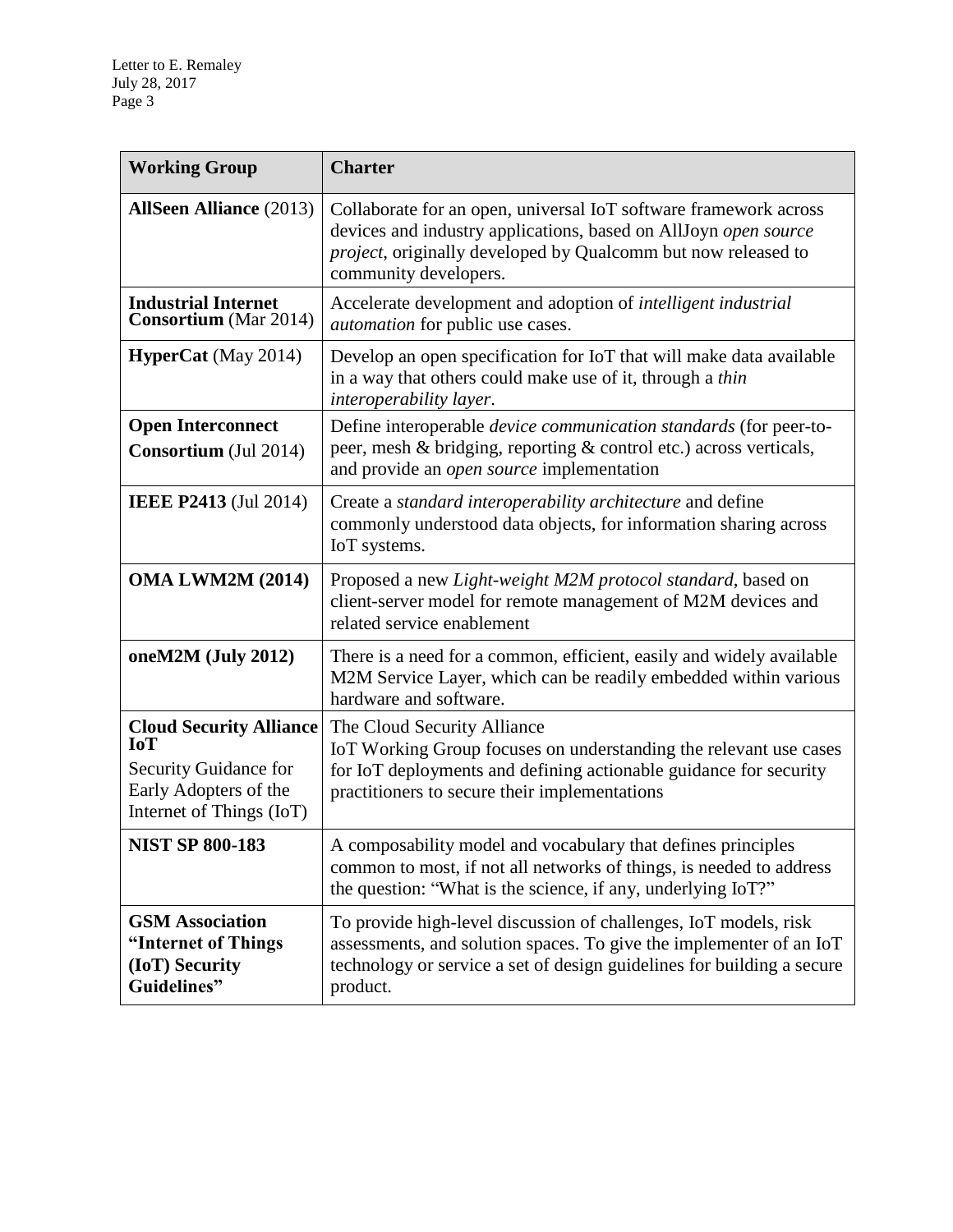Letter to E. Remaley July 28, 2017 Page 4

## **Attack Mitigation –Architectural Risk Analysis**

The *RFC* also seeks comment on minimizing the impact of botnet behavior by identifying and disrupting malicious behaviors.<sup>5</sup> To facilitate the identification of risks, ATIS has developed a process for performing an Architectural Risk Analysis (ARA) on ICT solutions to enable the proactive development of cybersecurity risk management steps for these solutions.

This process, defined in the Cybersecurity Architectural Risk Analysis Process (ATIS-I-0000057), includes procedures to determine security goals, identify and assess potential risks, and develop proactive steps to mitigate identified risks.<sup>6</sup>



This document also includes an illustrative example of the use of the process for a hypothetical health monitoring device and associated services that are delivered in an ICT service providermanaged context. Finally, some potential areas for additional work are identified to broaden the scope of the ARA Process and to further simplify its application.

 $\overline{\phantom{a}}$ 

<sup>5</sup> *82 Federal Register 27042, 27043.*

<sup>6</sup> Cybersecurity Architectural Risk Analysis Process at p. 2. This document is available at no charge from the ATIS White Paper repository at http://www.atis.org/01\_resources/whitepapers.asp.